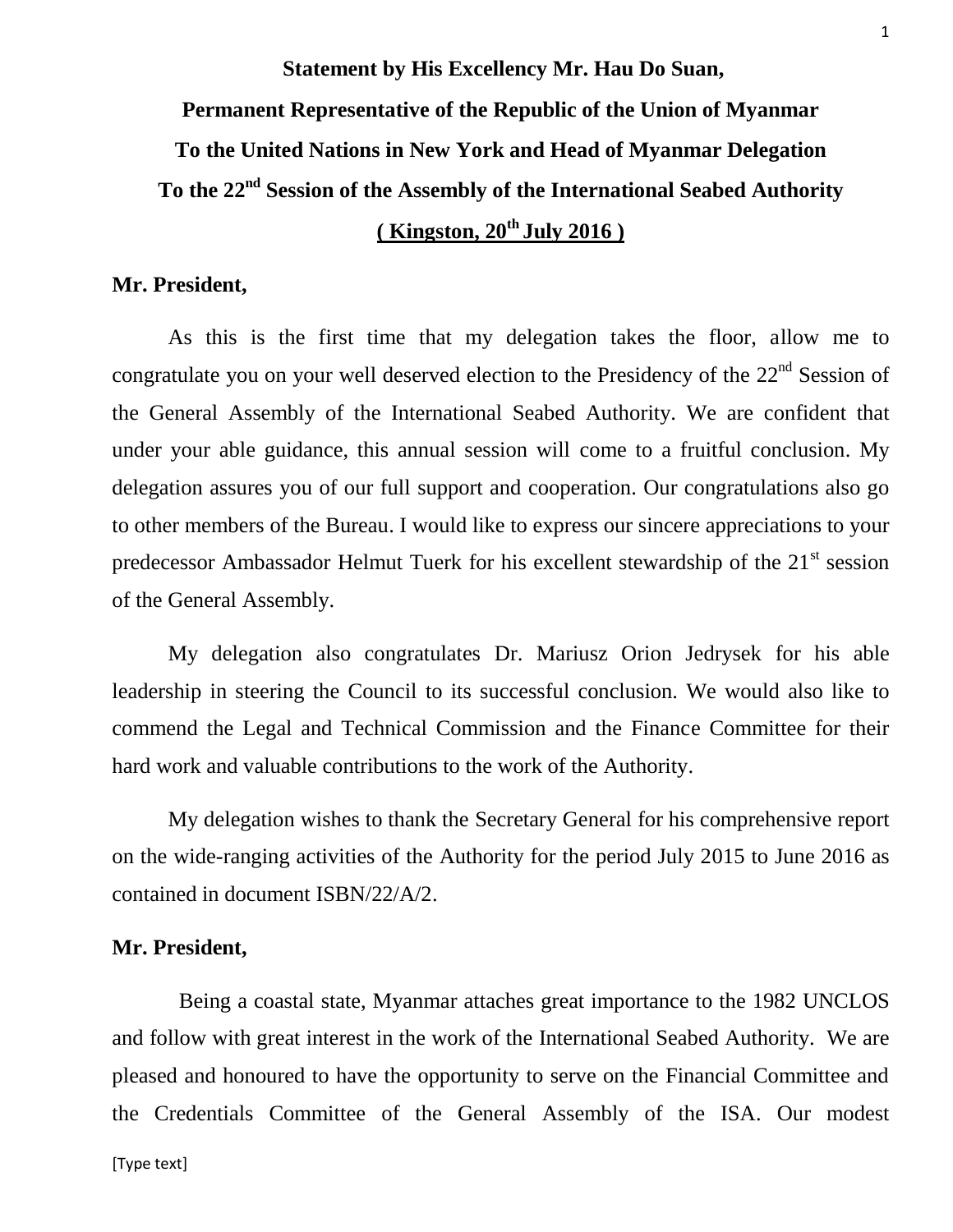contribution to the work of the Authority reflects Myanmar's commitment to the conservation and sustainable use of the marine resources which is the common heritage of mankind. We look forward to further strengthening our cooperation with the Authority as Myanmar has made its submission to the CLCS in accordance with Article 76 of the Convention for the extension of continental shelf beyond 200 nautical miles. As a responsible member of the ISA, Myanmar is regularly contributing its own share of financial contribution in full and on time despite its limited financial and technological constraints.

Furthermore, in commensurate with our continued support to the cause of the Authority, Myanmar will actively consider becoming a party to the Protocol on the Privileges and Immunities of the International Seabed Authority in the near future.

#### **Mr. President,**

My delegation fully supports the great efforts of the Secretary General in keeping momentum of the work of the Authority as we are moving from exploration to exploitation of the mineral resources in the Area. In this regard, we are pleased to learn that on 14 July, the Legal and Technical Commission has issued the initial working draft on **[Regulations and Standard Contract Terms on Exploitation for Mineral](http://bit.ly/29MBDSS)  [Resources in the Area](http://bit.ly/29MBDSS)**. We would like to commend the Legal and Technical Commission for their dedication and hard work to produce this important draft. We hope that a broad consultation could be conducted among member states and all the stakeholders with a view to achieving a legal framework for sustainable use of marine resources.

On the other hand, the Authority has yet to reach the stage of sharing of benefits to the State parties derived from the activities in the Area according to the Article 82 paragraph 4 of the Convention. However, we are pleased to note that the Authority has already made significant progress in delivering its responsibility to set rules, regulations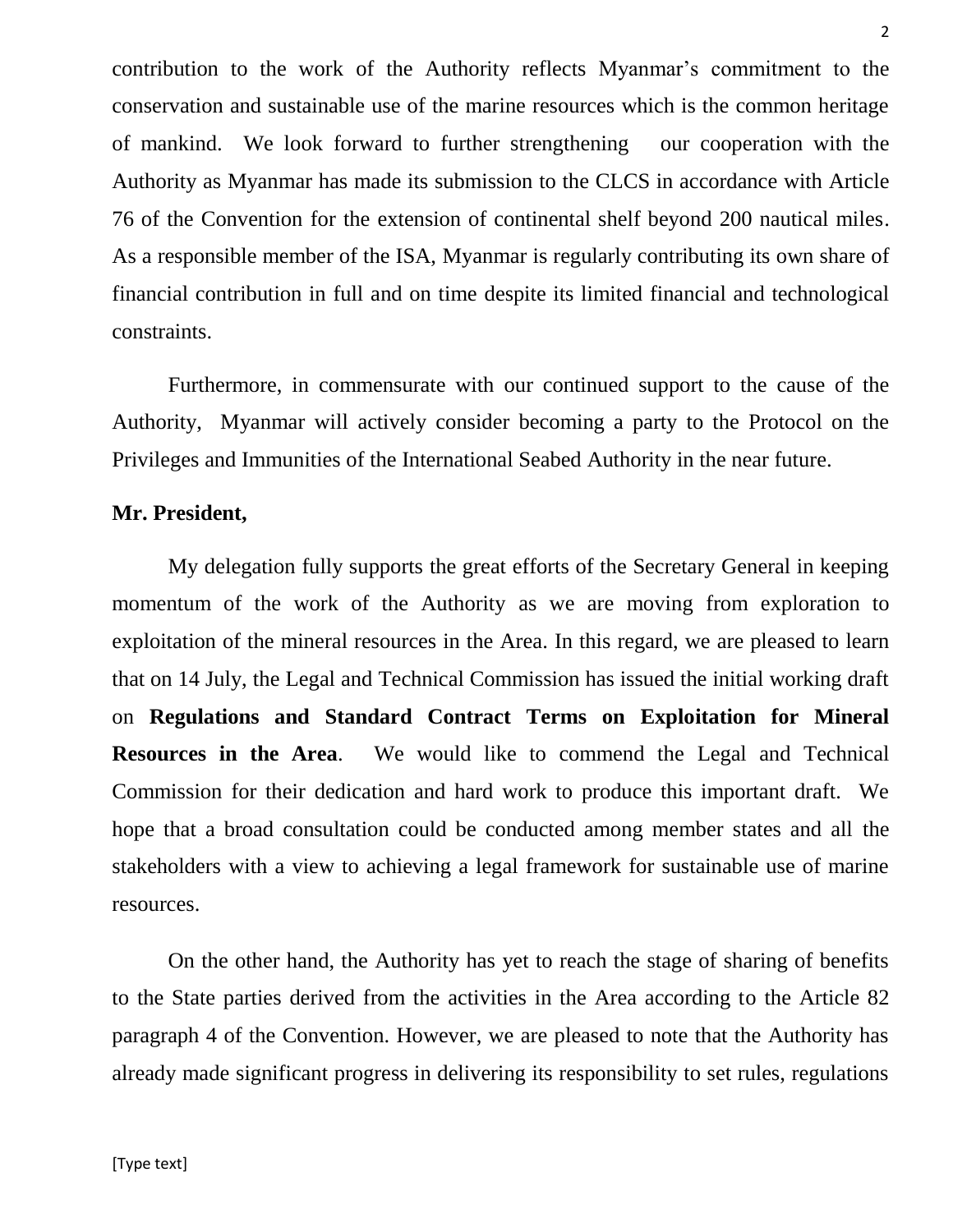and procedures to prevent, reduce and control pollution of the marine environment from the activities in the Area.

### **Mr. President,**

Adequate financial resources and enhanced capacity are essential for the Authority to successfully undertake the ever expanding workload and responsibilities. In this respect, we support the new budget scheme of US\$ 17 million for the Authority for 2017-2018, and the recommended working capital fund increase to \$660,000. My delegation wishes to thank the Secretary- General and his dedicated team of the Secretariat for conducting a wide range of activities while maintaining cost-saving measures within the budget.

My delegation thanks the member states who have contributed to the voluntary trust fund which facilitate participation of members of the Finance Committee and the LTC from developing countries. We also commend the establishment of endowment fund for marine scientific research. We hope that more scientists and technical personnel from developing countries will benefit under the marine scientific research programmes of the fund in future.

We would like to encourage members of the Authority, relevant international organizations, academic, scientific and technical institutions, philanthropic organizations and private persons to continue contributing to the fund as an investment in knowledge.

My delegation is glad to note that the Satya Nandan Library continues to serve member states and interested entities and individuals very well with its rich treasure of knowledge. We recommend that the Secretariat continue to develop the library and making more information available to the extent possible with the increased budget allocation.

[Type text] We are pleased to note the Authority's initiatives to facilitate the exchange of information and dialogue within the United Nations and among relevant international